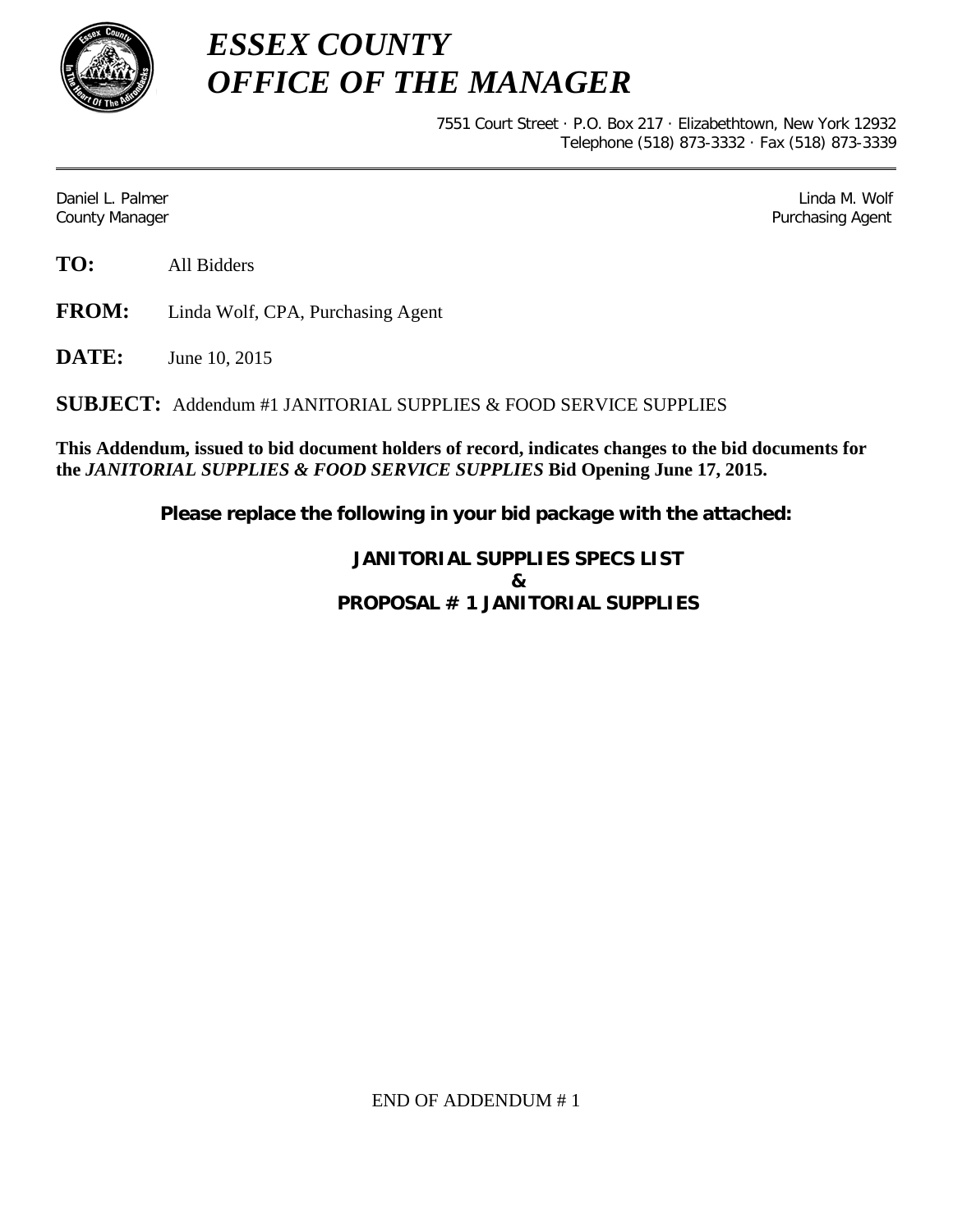# JANITORIAL SUPPLIES SPECS LIST

July 1, 2015 - December 31, 2015

## ITEM

Multifold Paper Towels - 9.25 x 9.50, white, heavy weight, *sample please*

Roll Toilet Tissue - 2 ply, ind. wrap, indicate # sheets per roll

Large Plastic Trash Bags - clear, 100lb dry / 75lb wet, approx size: 33 x 40, heavy duty (at least 1 mil), on a roll, *sample please* 

Large Plastic Trash Bags - clear, 40+ gal, approx size: 40 x 63, heavy duty (at least 1 mil), on a roll, *sample please* 

Medium Plastic Trash Bags - clear 20 - 30 gal, heavy duty (at least 1 mil), on a roll, *sample please*

Small Plastic Trash Bags - clear, 20lb dry / 10lb wet, 24 x 24, heavy duty, (at least 1 mil), on a roll *sample please*

Cups: 5oz cold, plastic, 2 7/8"H x 1 1/2" base

Cups: 7oz cold, plastic, **Dart Conex # 7N25** or equal

Cups: 8oz hot/cold, styrofoam DC8J8

Furniture Polish / aerosol, silicone free, **Pledge, lemon,** or equal

Furniture Polish / aerosol, **Pledge** or equal

Liquid Disinfectant/Cleaner (non-abrasive) **Comet** or equal - *not creme*

Roll Paper Towel/Perf, *sample please - WHITE*

Roll Paper Towel/Perf, good quality, *sample please - BROWN*

Roll Paper Towel - **Brawny** or equal

Spray Disinfectant - citris fragrance

Spray Disinfectant - **SPRAYPAK** or equal

Liquid All-Purpose Bathroom Cleaner - disinfecting **Cello DBS** or equal

Bleach - **Clorox** or equal

**Oxiclean**, 25lb tub

Plungers

Toilet Brush with Holder

Brooms: corn maids

Liquid Bowl Cleaner - low corrosive / acidity

Air Deodorizer - **Simonize Eliminator** or equal - **Provide Sample & Specs if equal product**

Air Freshener - 9.7 oz - **Febreze Air Effects** or equal

Odor Obsorbing Gel - assorted scents - 8 oz - **Natural Magic**, or equal

Mop Head - 8 oz - THIN BAND ONLY (nylon or blend for waxing)

Mop Head - 16 oz - THIN BAND ONLY

Mop Head - 20 oz - THIN BAND ONLY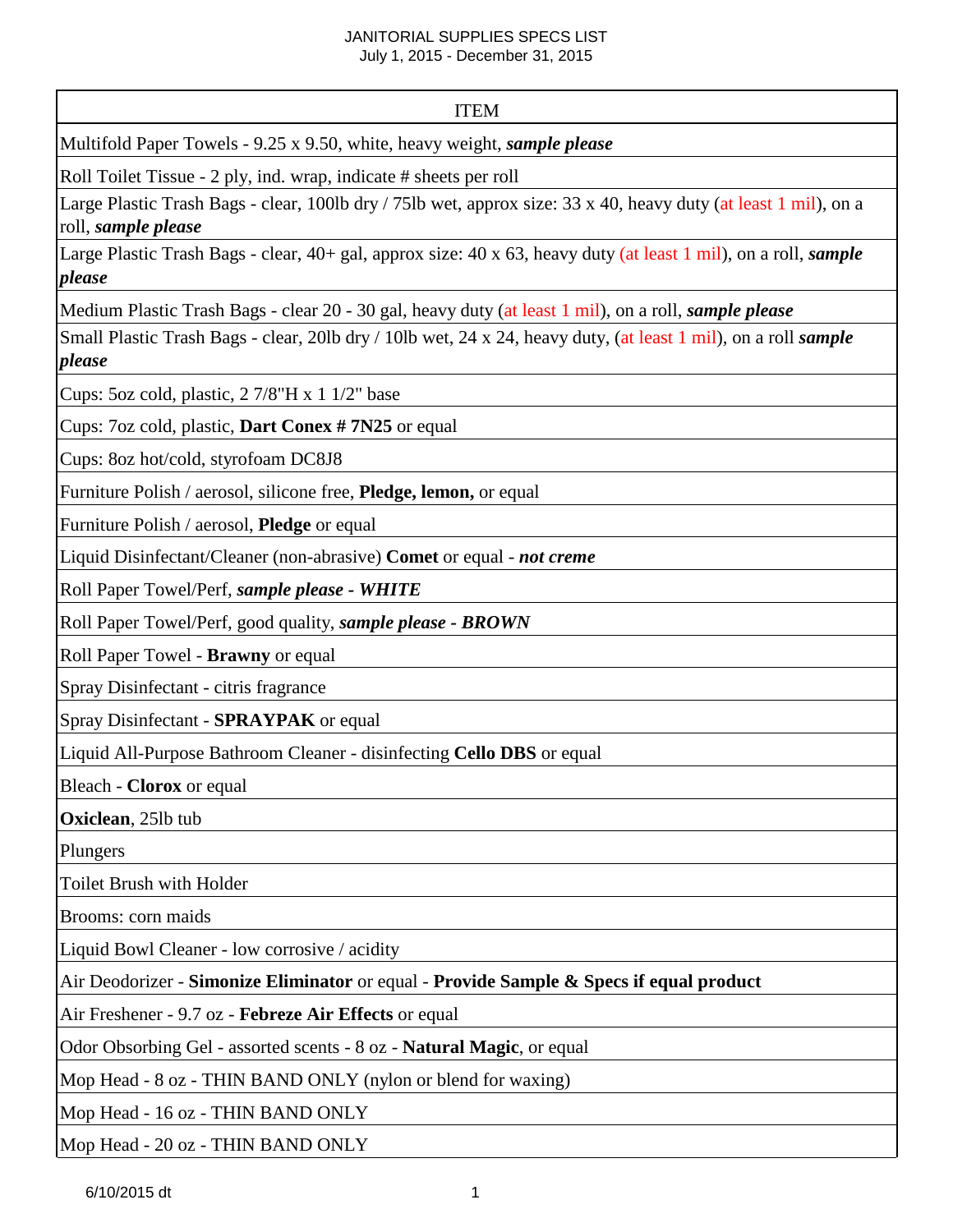## JANITORIAL SUPPLIES SPECS LIST July 1, 2015 - December 31, 2015

| Cotton Wall Mop Pad - $5''$ x $8\frac{1}{2}$ " - Geerpres #9502 or equal                                                                     |
|----------------------------------------------------------------------------------------------------------------------------------------------|
| Microfiber Wall Wash Mop Pad - 5" x 10 1/2"                                                                                                  |
| Handle for above Microfiber Wall Wash Mop                                                                                                    |
| Wet Mop - Heavy Duty - Washable - 4 ply - 8 oz                                                                                               |
| Wet Mop - Heavy Duty - Washable - 4 ply - 12 oz                                                                                              |
| Wet Mop - Heavy Duty - Washable - 4 ply - 16 oz                                                                                              |
| Murphy's Oil - liquid soap or equal                                                                                                          |
| Bully crème cleanser - qt                                                                                                                    |
| Digest - gallon - or equal - Provide Sample & Specs if equal product                                                                         |
| Ammonia - container size: gallon                                                                                                             |
| Powder Cleanser - Comet or equal - Provide Sample & Specs if equal product                                                                   |
| <b>Simple Green - gallon or equal - Provide Sample &amp; Specs if equal product</b>                                                          |
| Grout Cleaner - qt                                                                                                                           |
| CLR - qt or equal - Provide Sample & Specs if equal product                                                                                  |
| Spray Bottles - 32oz                                                                                                                         |
| <b>Trigger Sprayers</b><br>NetCare - N841 - oil based stainless steel cleaner, aresol, or equal - Provide Sample & Specs if equal<br>product |
| CLRN844 stainless steel cleaner, or equal - Provide Sample & Specs if equal product                                                          |
| <b>Mop Handles</b>                                                                                                                           |
| Floor Wax - Nova X, or equal                                                                                                                 |
| Floor Stripper - 10 gal                                                                                                                      |
| Floor Finish - Buckey Proclaim, or equal                                                                                                     |
| Laundry Detergent (20 lb box)                                                                                                                |
| Dish Detergent                                                                                                                               |
| Cleaner/Degreaser - Simonize AP7 - GAL size or equal                                                                                         |
| Cleaner/Degreaser - Simonize Strike Force - QT size or equal                                                                                 |
| GOJO Deluxe Lotion Hand Soap 2L - #2217                                                                                                      |
| Dispsenser for GOJO #2217                                                                                                                    |
| Liquid Hand Soap Simonize Phlo Off or equal, for dispensers (gal)                                                                            |
| Hand Sanitizers Purell 9656/9657 or equal                                                                                                    |
| Hand Sanitizers Foam 5392 or equal                                                                                                           |
| <b>Single Use Laundry Detergent Packets</b>                                                                                                  |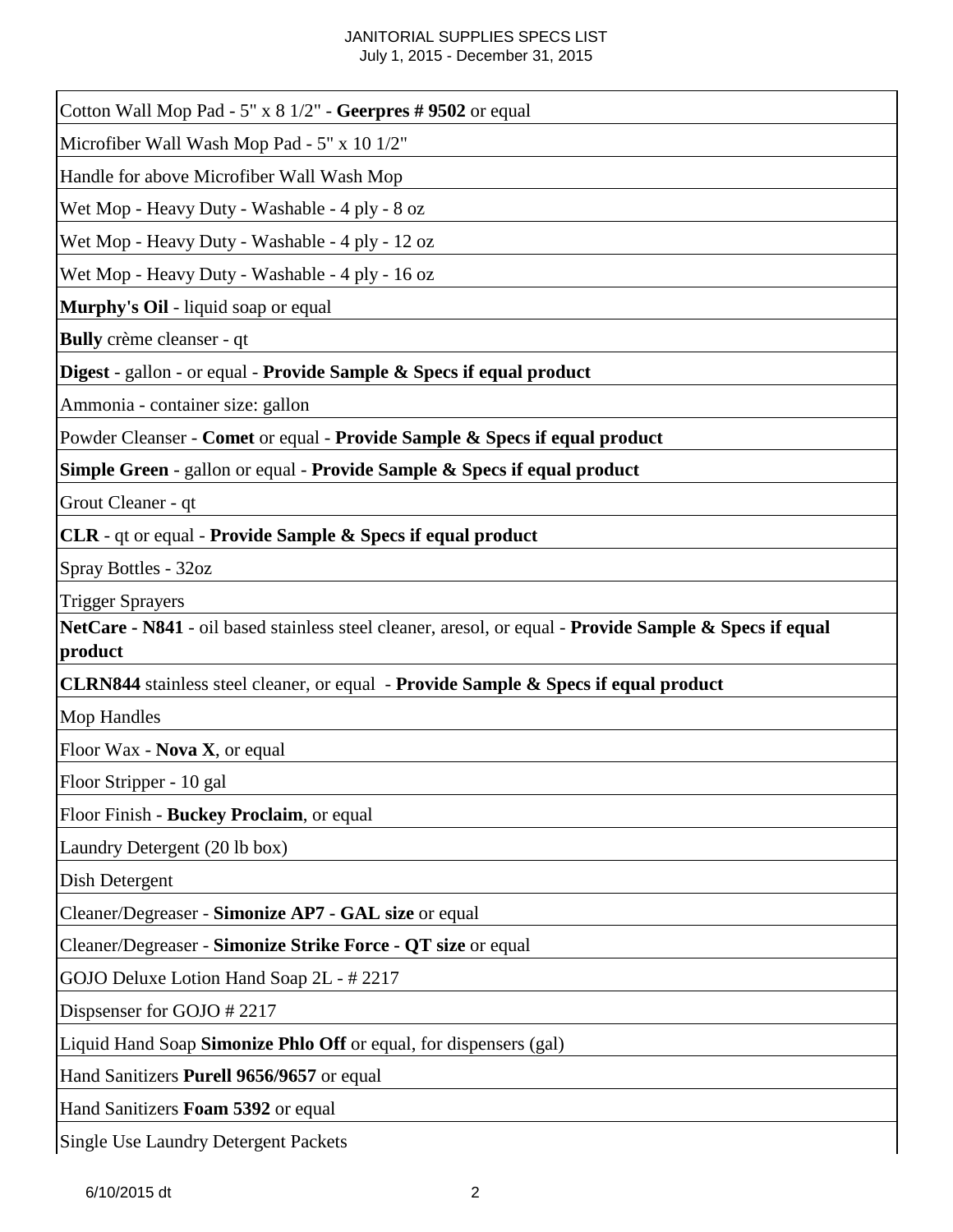## JANITORIAL SUPPLIES SPECS LIST July 1, 2015 - December 31, 2015

| Electrolux Style U / Prolux Vacuum Bags                                          |
|----------------------------------------------------------------------------------|
| Mighty Mite - Type MM vacuum bags                                                |
| Sanitaire Vacuum Bags - UP-1 - 9100, C4900                                       |
| Sanitaire Vacuum Bags - SD - P1/6600                                             |
| Vacuum Cleaner Scent Tabs - Style 515                                            |
| Ecolab TriStar Flexylight Laundry Soap # 16326                                   |
| Ecolab Neutral Floor Cleaner # 6100035                                           |
| Ecolab Heavy Duty Bathroom Cleaner Disinfectant #10158                           |
| Ecolab Orange Force #21038                                                       |
| Ecolab Revitalize Perfusion Carpet Cleaner #10379                                |
| Ecolab Revitalize Encapsulation Carpet Cleaner - 1 gal - # 61495099              |
| Ecolab Solid Surge Plus #17905                                                   |
| Ecolab All Purpose Cleaner #14205                                                |
| Ecolab Solid Navisoft #16001                                                     |
| Ecolab Stain Away #13649                                                         |
| Disposable Multipurpose Rags - 10" x 12" - 200/bx - Scott Rags In A Box or equal |
| Shop Rags - 100% cotton - $14x14 - 60/bx$ - Uline # S-7288 or equal              |
| Terry Cloth Rags - 14x14                                                         |
| <b>Glass Cleaner</b>                                                             |
| Revitalize Miracle Spotter w/Sprayer #14511 or equal                             |
| Antibacterial Foam Soap - 1250 ml                                                |
| Antibacterial Foam Soap Dispenser - 1250 ml                                      |
| <b>Snapback Spray Buff</b> Floor Cleaner or equal - Gal size                     |
| <b>MPC All-Surf</b> - All Purpose Cleaner or equal                               |
| <b>Simonize Freedom Bowl Cleaner - 4/gal or equal</b>                            |
| Magic Erasers (Mr. Clean) or equal                                               |
| Orange Glo or equal                                                              |
| Enmotion Towels - Brown - 6/800' cs                                              |
| Enmotion Towels - White - 6/800' cs                                              |
| Urinal Blocks - 4 oz - <b>Krystal</b> - cherry fragrance or equal                |
| Urinal Screen - deodorizing - citrus scent - sample please                       |
| Sanitary Napkin Receptacle Liners - 10" x 7" x 3", 500 case                      |
|                                                                                  |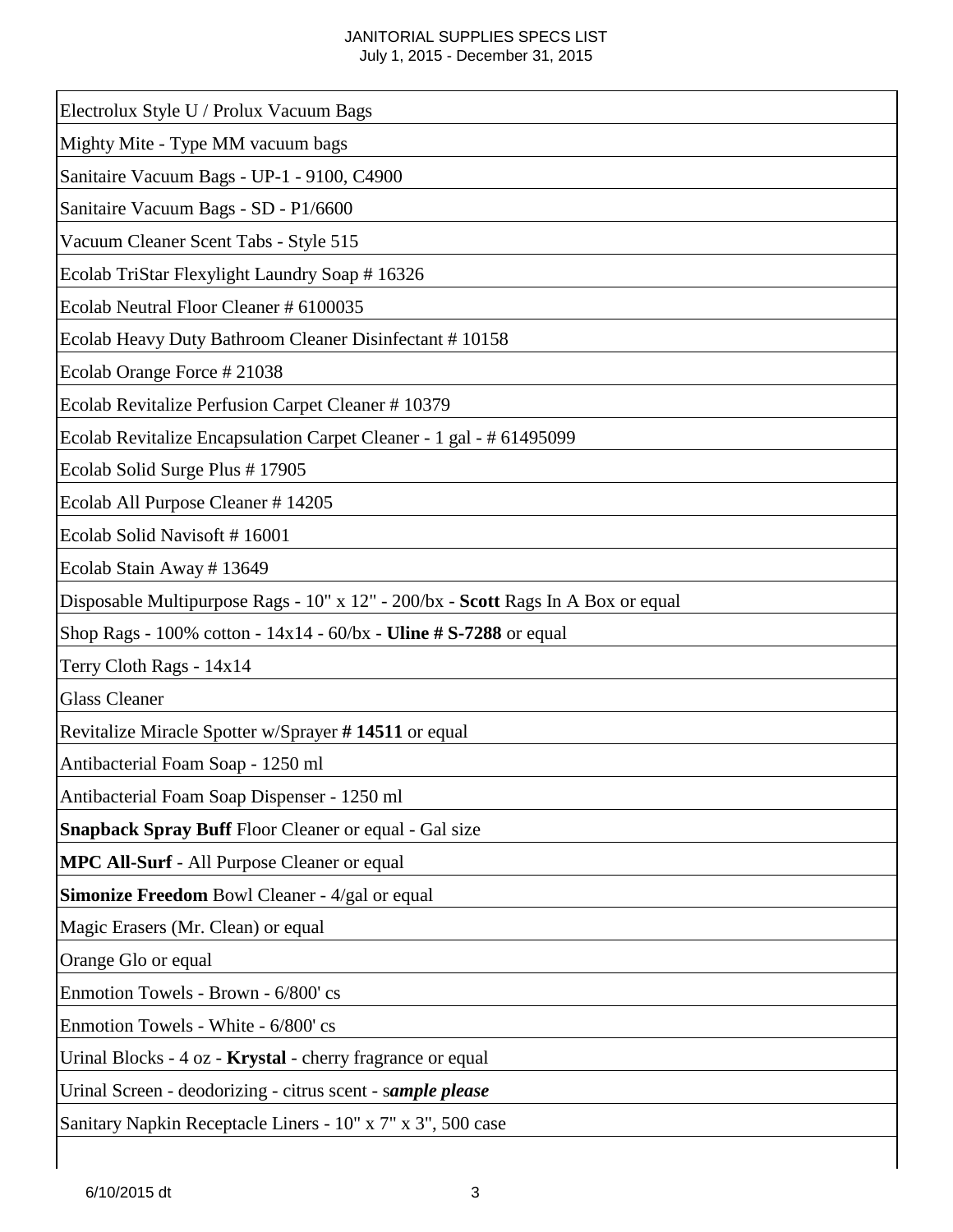## JANITORIAL SUPPLIES SPECS LIST July 1, 2015 - December 31, 2015

| <b>Dispenser Products - Janitors</b>      |  |  |  |
|-------------------------------------------|--|--|--|
| Revitalize Carpet Cleaner - 2L - 61495077 |  |  |  |
| Oasis 63 - disinfectant - ECO14206        |  |  |  |
| Oasis 41 - glass cleaner - ECO24156       |  |  |  |
| <b>Oasis 11 - ECO21011</b>                |  |  |  |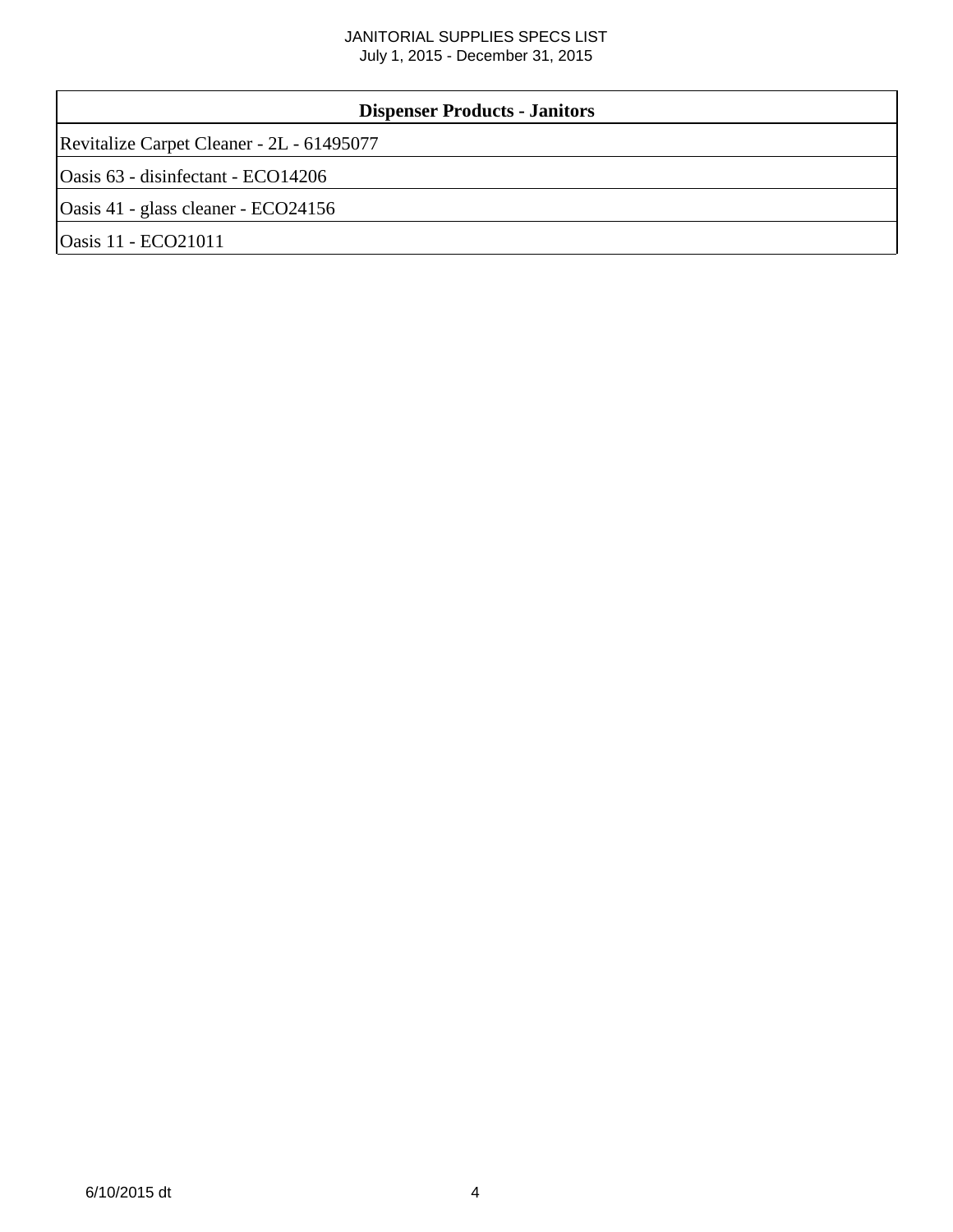| <b>ITEM</b>                                                                                                                               | <b>EST ANNUAL</b><br>QUANTITY | <b>ITEM NUMBER</b> | <b>CONTAINER SIZE /</b><br>SHEETS PER ROLL /<br>NUMBER PACKED PER<br>CASE | <b>PRICE PER</b><br>CASE |
|-------------------------------------------------------------------------------------------------------------------------------------------|-------------------------------|--------------------|---------------------------------------------------------------------------|--------------------------|
| Multifold Paper Towels - 9.25 x 9.50, white, heavy<br>weight, SAMPLE PLEASE                                                               | 75 cases                      |                    |                                                                           |                          |
| Roll Toilet Tissue - 2 ply, ind. Wrap                                                                                                     | 175 cases                     |                    |                                                                           |                          |
| Large Plastic Trash Bags - clear, 100lb dry / 75lb wet,<br>approx size: 33 x 40, heavy duty (at least 1 mil), on a<br>roll, SAMPLE PLEASE | 55 cases                      |                    |                                                                           |                          |
| Large Plastic Trash Bags - clear, 40+ gal, approx size: 40<br>x 63, heavy duty (at least 1 mil), SAMPLE PLEASE                            | 10 cases                      |                    |                                                                           |                          |
| Medium Plastic Trash Bags - clear, 20-30 gal, heavy<br>duty, on a roll (at least 1 mil), SAMPLE PLEASE                                    | 12 cases                      |                    |                                                                           |                          |
| Small Plastic Trash Bags - clear, 24 x 24, heavy duty (at<br>least 1 mil), on a roll, SAMPLE PLEASE                                       | 36000 bags                    |                    |                                                                           |                          |
| Cups: 5oz cold, 2 7/8"H x 1 1/2" base                                                                                                     | 8000 cups                     |                    |                                                                           |                          |
| Cups: 7oz cold, plastic, Dart Conex # 7N25 or equal                                                                                       | 10000 cups                    |                    |                                                                           |                          |
| Cups: 8oz hot/cold, styrofoam DC8J8                                                                                                       | 21000 cups                    |                    |                                                                           |                          |
| Furniture Polish / aerosol, silicone free, Pledge, Lemon<br>or equal                                                                      | 12 cases                      |                    |                                                                           |                          |
| Furniture Polish / aerosol, Pledge, or equal                                                                                              | 6 cases                       |                    |                                                                           |                          |
| Liquid Disinfectant/Cleaner (non-abrasive) Comet, 32 oz<br><b>NOT CRÈME</b>                                                               | 2 cases                       |                    |                                                                           |                          |
| Roll Paper Towel/Perf,, sample please - WHITE -<br><b>RECYCLED</b>                                                                        | 500 rolls                     |                    |                                                                           |                          |
| Roll Paper Towel/Perf, good quality, sample please -<br><b>BROWN - RECYCLED</b>                                                           | 2100 rolls                    |                    |                                                                           |                          |
| Roll Paper Towel - equal to Brawny or Bounty                                                                                              | 25 cases                      |                    |                                                                           |                          |
| Spray Disinfectant - citris fragrance                                                                                                     | 100 cases                     |                    |                                                                           |                          |
| Spray Disinfectant - SPRAY PAK, or equal                                                                                                  | 10 cases                      |                    |                                                                           |                          |
| Liquid All-Purpose Bathroom Cleaner - disinfecting Cello<br>DBS, or equal                                                                 | 52 gallons                    |                    |                                                                           |                          |
| Bleach - Clorox, or equal                                                                                                                 | 150 gallons                   |                    |                                                                           |                          |
| Oxiclean, 25lb tub                                                                                                                        | 3 tubs                        |                    |                                                                           |                          |
| Plunger                                                                                                                                   | 10 <sub>ea</sub>              |                    |                                                                           |                          |
| Toilet Brush with Holder                                                                                                                  | 15 <sub>ea</sub>              |                    |                                                                           |                          |
| Brooms: corn maids                                                                                                                        | 20ea                          |                    |                                                                           |                          |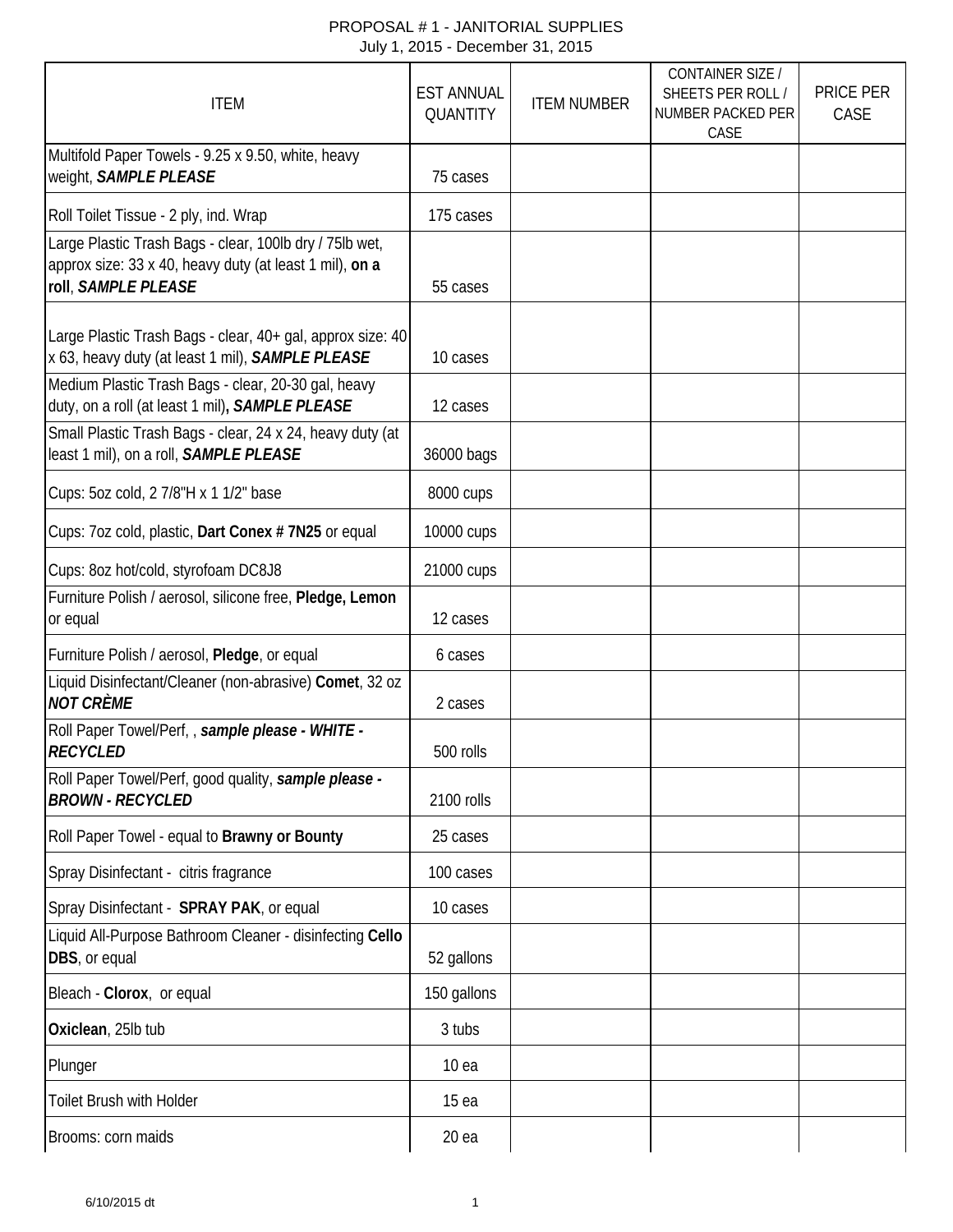| Liquid Bowl Cleaner - low corrosive / acidity,                                                     | 120 bottles   |  |  |
|----------------------------------------------------------------------------------------------------|---------------|--|--|
| Air Deodorizer - Simonize Eliminator or equal - Provide<br>Sample & Specs if equal product         | 36 cases      |  |  |
| Air Freshener - 9.7 oz - Febreze Air Effects or equal                                              | 5 cases       |  |  |
| Odor Obsorbing Gel - assorted scents - 8 oz - Natural<br>Magic, or equal                           | 20ea          |  |  |
| Mop Head - 8 oz - THIN BAND ONLY - (nylon or blend<br>for waxing)                                  | $2$ doz       |  |  |
| Mop Head - 16 oz - THIN BAND ONLY                                                                  | 47 doz        |  |  |
| Mop Head - 20 oz - THIN BAND ONLY<br>Cotton Wall Mop Pad 5" x 8 1/2" - Geerpres # 9502 or<br>equal | 3 doz<br>12ea |  |  |
| Microfiber Wall Wash Mop Pad - 5" x 10 1/2" - Backing:<br>velcro style loop                        | 12ea          |  |  |
| Handle for above Microfiber Wall Wash Mop                                                          | 12ea          |  |  |
| Wet Mop - Heavy Duty - Washable - 4 ply - 8 oz                                                     | 12ea          |  |  |
| Wet Mop - Heavy Duty - Washable - 4 ply - 12 oz                                                    | 12ea          |  |  |
| Wet Mop - Heavy Duty - Washable - 4 ply - 16 oz                                                    | 12ea          |  |  |
| Murphy's Oil - liquid soap, or equal                                                               | 6 cases       |  |  |
| Bully crème cleanser - qt                                                                          | 1 case        |  |  |
| Digest - gal - or equal - Provide Sample & Specs if<br>equal product                               | 3 cases       |  |  |
| Ammonia - container size: gallon,                                                                  | 24 cases      |  |  |
| Powder Cleanser - Comet, or equal - Provide Sample &<br>Specs if equal product                     | 12 cases      |  |  |
| Simple Green - gallon or equal - Provide Sample &<br>Specs if equal product                        | 3 cases       |  |  |
| Grout Cleaner - qt                                                                                 | 2 cases       |  |  |
| CLR - qt or equal - Provide Sample & Specs if equal<br>product                                     | 2 cases       |  |  |
| Spray Bottles - 32oz                                                                               | 36 ea         |  |  |
| <b>Trigger Sprayers</b>                                                                            | 36 ea         |  |  |
| NetCare N841 - oil based stainless steel cleaner, aresol,<br>or equal                              | 10 cases      |  |  |
| CLRN844 stainless steel cleaner, or equal                                                          | 2 cases       |  |  |
| <b>Mop Handles</b>                                                                                 | 24 ea         |  |  |
| Floor Wax - Nova X, or equal                                                                       | 20 gal        |  |  |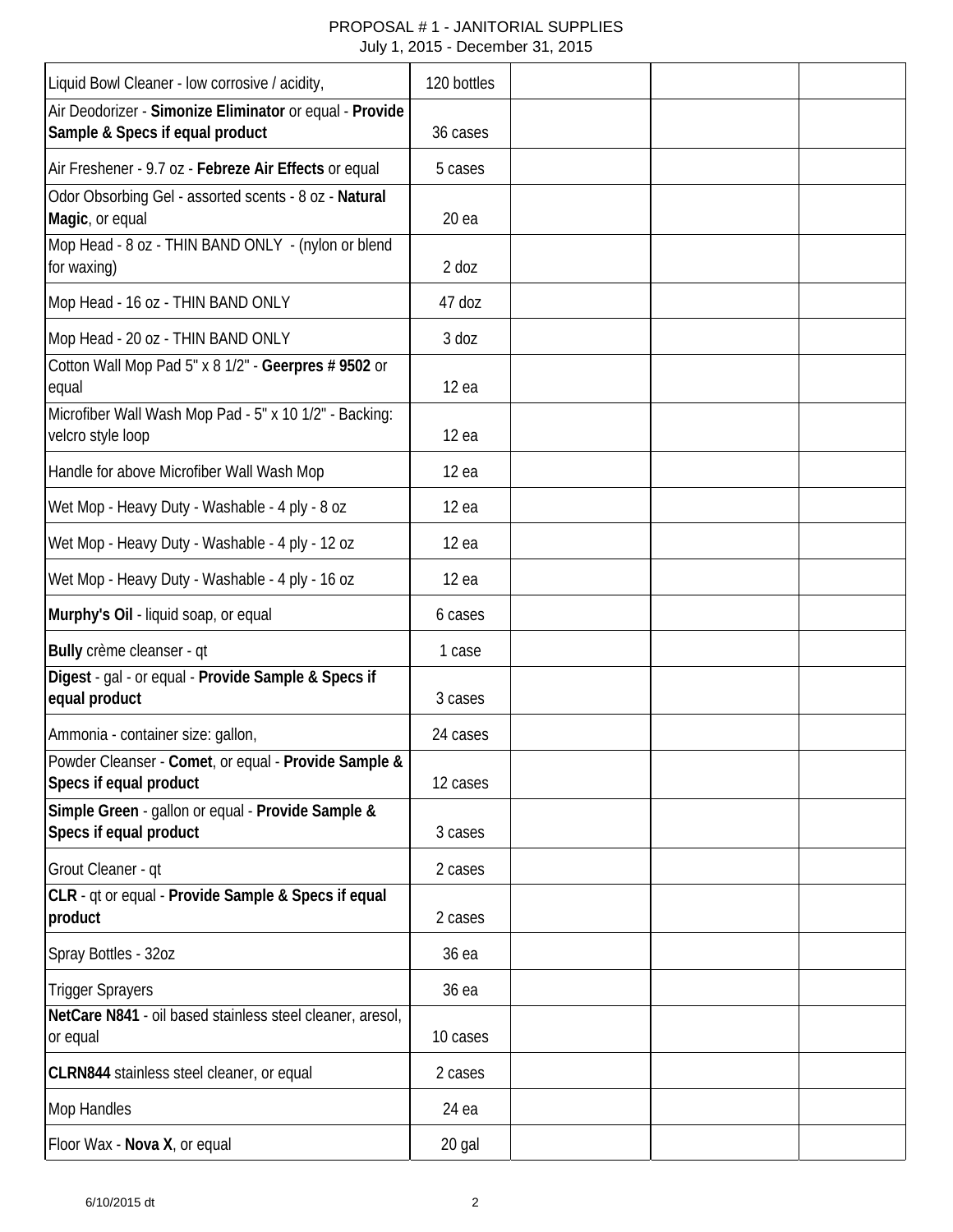| Floor Stripper - 10 gal                                                           | 20 gal     |  |  |
|-----------------------------------------------------------------------------------|------------|--|--|
| Floor Finish - Buckeye Proclaim, or equal                                         | 10 gal     |  |  |
|                                                                                   | 480 lbs    |  |  |
| <b>Dish Detergent</b>                                                             | 5 cases    |  |  |
| Cleaner/Degreaser - Simonize AP7, container size:<br>gallon, or equal             | 10 cases   |  |  |
| Cleaner/Degreaser - Simonize Stike Force or equal,<br>container size: Quart       | 5 cases    |  |  |
| GOJO Deluxe Lotion Hand Soap 2L - # 2217 -<br>dispensers supplied free of charge  | 30 cases   |  |  |
| Dispenser for #2217 - FREE                                                        | 2 cases    |  |  |
| Liquid Hand Soap Simonize Phlo Off or equal, for<br>dispensers (gal)              | 12 gal     |  |  |
| Hand Sanitizers Purell 9656/9657, or equal                                        | 5 cases    |  |  |
| Hand Sanitizers Foam 5392, or equal                                               | 5 cases    |  |  |
| Single Use Laundry Detergent Packets                                              | 1 case     |  |  |
| Electrolux Style U / Prolux Vacuum Bags - 100/cs                                  | 200 bags   |  |  |
| Mighty Mite - Type MM vacuum bags                                                 | 60 bags    |  |  |
| Sanitaire Vacuum Bags - UP-1 - 9100, C4900                                        | 100 bags   |  |  |
| Sanitaire Vacuum Bags - SD - P1/6600                                              | 200 bags   |  |  |
| Vacuum Cleaner Scent Tabs - Style 515                                             | 5 packages |  |  |
| Ecolab TriStar Flexylight Laundry Soap # 16326                                    | 35         |  |  |
| Ecolab Neutral Floor Cleaner # 6100035                                            | 35 cases   |  |  |
| Ecolab Heavy Duty Bathroom Cleaner Disinfectant #<br>10158                        | 10 cases   |  |  |
| Ecolab Orange Force # 21038                                                       | 1 case     |  |  |
| Ecolab Revitalize Perfusion Carpet Cleaner # 10379                                | 1 case     |  |  |
| Ecolab Revitalize Encapsulation Carpet Cleaner - 1 gal -<br>#61495099             | 1 case     |  |  |
| Ecolab Solid Surge Plus #17905                                                    | 12 cases   |  |  |
| Ecolab All Purpose Cleaner # 14205                                                | 2 cases    |  |  |
| Ecolab Solid Navisoft #16001                                                      | 10 cases   |  |  |
| Ecolab Stain Away # 13649                                                         | 3 cases    |  |  |
| Disposable Multipurpose Rags, 10" x 12", 200/bx - Scott<br>Rags In A Box or equal | 2 boxes    |  |  |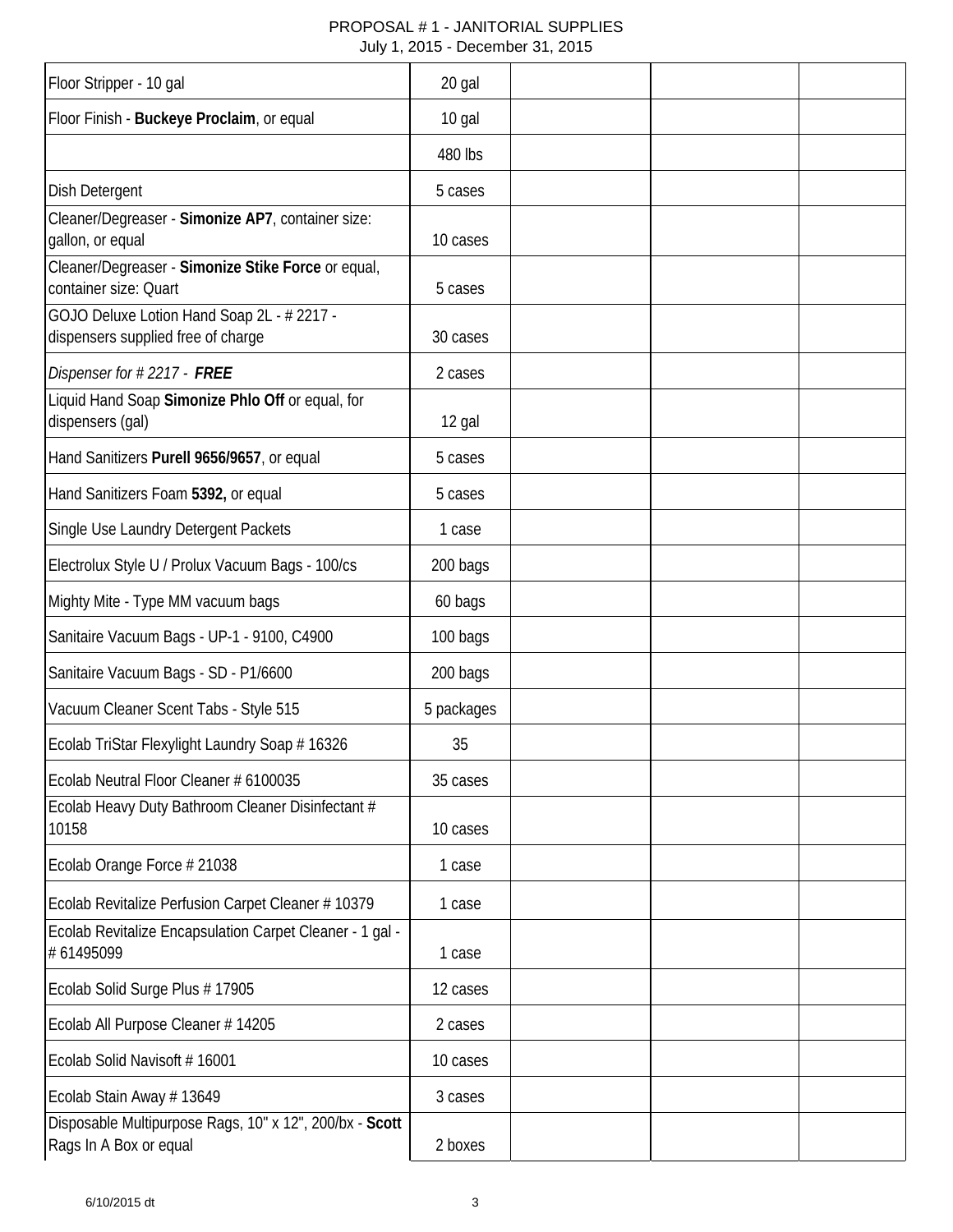| Shop Rags - 100% cotton - 14x14 - 60/bx - Uline # S-<br>7288 or equal     | 2 cases  |  |  |  |
|---------------------------------------------------------------------------|----------|--|--|--|
| Terry Cloth Rags - 14x14                                                  | 2 cases  |  |  |  |
| <b>Glass Cleaner</b>                                                      | 1 case   |  |  |  |
| Revitalize Miracle Spotter w/Sprayer # 14511 or equal                     | 1 case   |  |  |  |
| Antibacterial Foam Soap - 1250 ml - dispensers<br>supplied free of charge | 5 cases  |  |  |  |
| Dispenser for Antibacterial Foam Soap - 1250 ml -<br><b>FREE</b>          | 2 cases  |  |  |  |
| Snapback Spray Buff, Floor Cleaner or equal size:<br>Gallon               | 4 cases  |  |  |  |
| MPC All-Surf - All Purpose Cleaner or equal                               | 3 cases  |  |  |  |
| Simonize Freedom Bowl Cleaner - 4/gal or equal                            | 2 cases  |  |  |  |
| Magic Erasers (Mr. Clean) or equal                                        | 12 cases |  |  |  |
| Orange Glo or equal                                                       | 2 cases  |  |  |  |
| Enmotion Towels - Brown - 6/800'/cs                                       | 40 cases |  |  |  |
| Enmotion Towels - White - 6/800'/cs                                       | 8 cases  |  |  |  |
| Urinal Blocks - 4 oz - Krystal - cherry frangrance or<br>equal            | 3 cases  |  |  |  |
| Urinal Screen - deodorizing - citrus scent - sample<br>please             | 2 cases  |  |  |  |
| Sanitary Napkin Receptacle Liner - 10" x 7" x3", 500/cs                   | 2 cases  |  |  |  |
|                                                                           |          |  |  |  |
| <b>Dispenser Products - Janitors</b>                                      |          |  |  |  |
| Revitalize Carpet Cleaner - 61495077                                      | 3 cases  |  |  |  |
| Oasis 63 - disinfectant - ECO14206                                        | 3 cases  |  |  |  |
| Oasis 41 - glass cleaner - ECO24156                                       | 3 cases  |  |  |  |
| Oasis 11 - ECO21011                                                       | 3 cases  |  |  |  |
| MINIMUM ORDER TO AVOID SHIPPING FEES                                      |          |  |  |  |

NAME:

ADDRESS:

SIGNATURE OF AUTHORIZED REPRESENTATIVE:

TITLE: